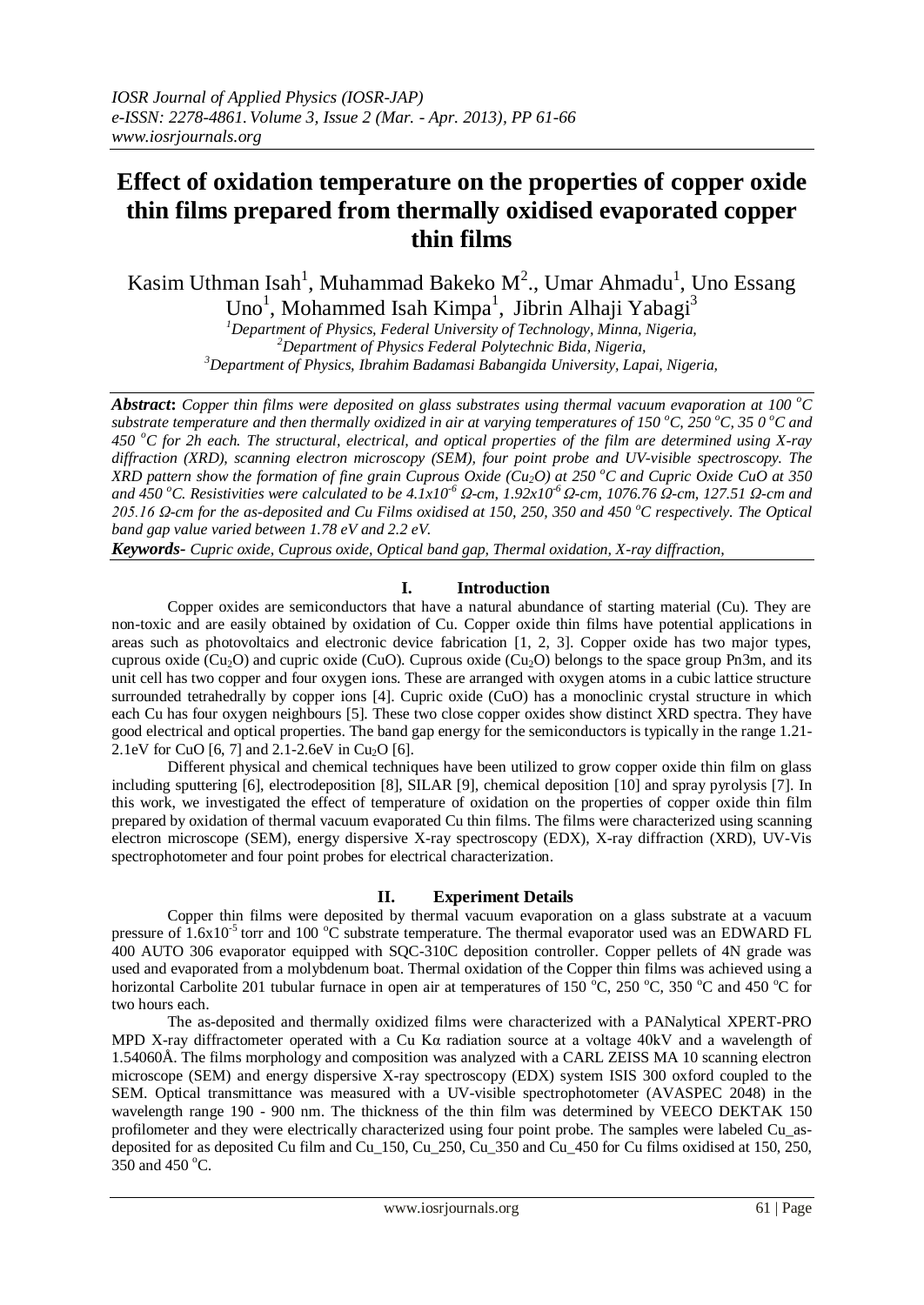#### **3.1 Structural properties**

#### **III. Results And Discussion**

The X-ray diffraction pattern of the as-deposited copper and thermally oxidised copper at varying temperatures of 150 °C, 250 °C, 350 °C and 450 °C films are shown in Fig. 1. The as-deposited copper sample revealed diffraction peaks at 2 $\theta$  equal to 43.20° and 50.50°, these correspond to the crystallographic reflection of (111) and (200) planes of metallic Cu, with lattice constant  $a<sub>o</sub>$  of 3.61306Å which matched with powered diffraction reference code 03-065-9026 of standard Cubic Cu phase. Oxidation of Cu thin film at 150  $^{\circ}$ C still shows purely metallic Cu phase similar to as-deposited copper. For sample copper film oxidised at 250  $^{\circ}$ C, there is a diffraction peaks at  $36.46^{\circ}$  and correspond to the (111) reflection plane of Cu<sub>2</sub>O (ICSD reference code 01-071-4310) in agreement with  $[14, 15]$ . XRD pattern for copper sample oxidised at 350  $^{\circ}$ C shows strong peaks at 20 of 35.47° and 38.65°, these peaks correspond to reflection planes ( $\overline{1}11$ ) and (111) of monoclinic CuO phase identified from the standard data ICSD reference code 01-089-2530. The sample also exhibits very weak reflection planes at  $32.23^{\circ}$  and  $48.71^{\circ}$  belonging to (110) and ( $\overline{2}02$ ) planes of CuO. No other reflection peaks were observed, showing the transformation of  $Cu<sub>2</sub>O$  to CuO at 350 °C and it agrees well with similar pattern reported [16]. The formation of CuO at 350  $^{\circ}$ C is reasonable since the phase diagram of Cu-O system show stable CuO phase at 300  $^{\circ}$ C even at low oxygen partial pressure [17].



**Figure 1**. XRD pattern of Copper oxide films as a function of oxidation temperature

The XRD spectra of sample copper oxidised at 450 °C shows strong diffraction peaks at 35.44° and 38.53°, these are attributed to the reflection of  $(\overline{1} 11)$  and  $(111)$  crystallographic planes of CuO and the weak peaks at 32.54°,  $48.74^{\circ}$  and  $58.36^{\circ}$  are due to (110), ( $\overline{2}02$ ) and (202) planes of CuO phase which marches the ICSD reference code 01-073-6023 and it tallies with the work reported [12]. The low crystallinity of the particles of the films is reflected in substantial broadening of peaks for all the samples.

The grain sizes were estimated for all the samples using Debye-Scherrer`s formula [2, 8],

$$
D = \frac{0.9\lambda}{\beta \cos \theta}
$$

where  $\lambda$  is the wavelength of the X-ray,  $\beta$  full width at half maximum (FWHM) and  $\theta$  is the diffraction/Bragg`s angle. The grain size calculation from the XRD analysis are 6.7nm, 18.95nm, 4.6nm, 4.6nm and 11.5nm, for as deposited films and Cu\_150, Cu\_250, Cu\_350 and Cu\_450 films respectively.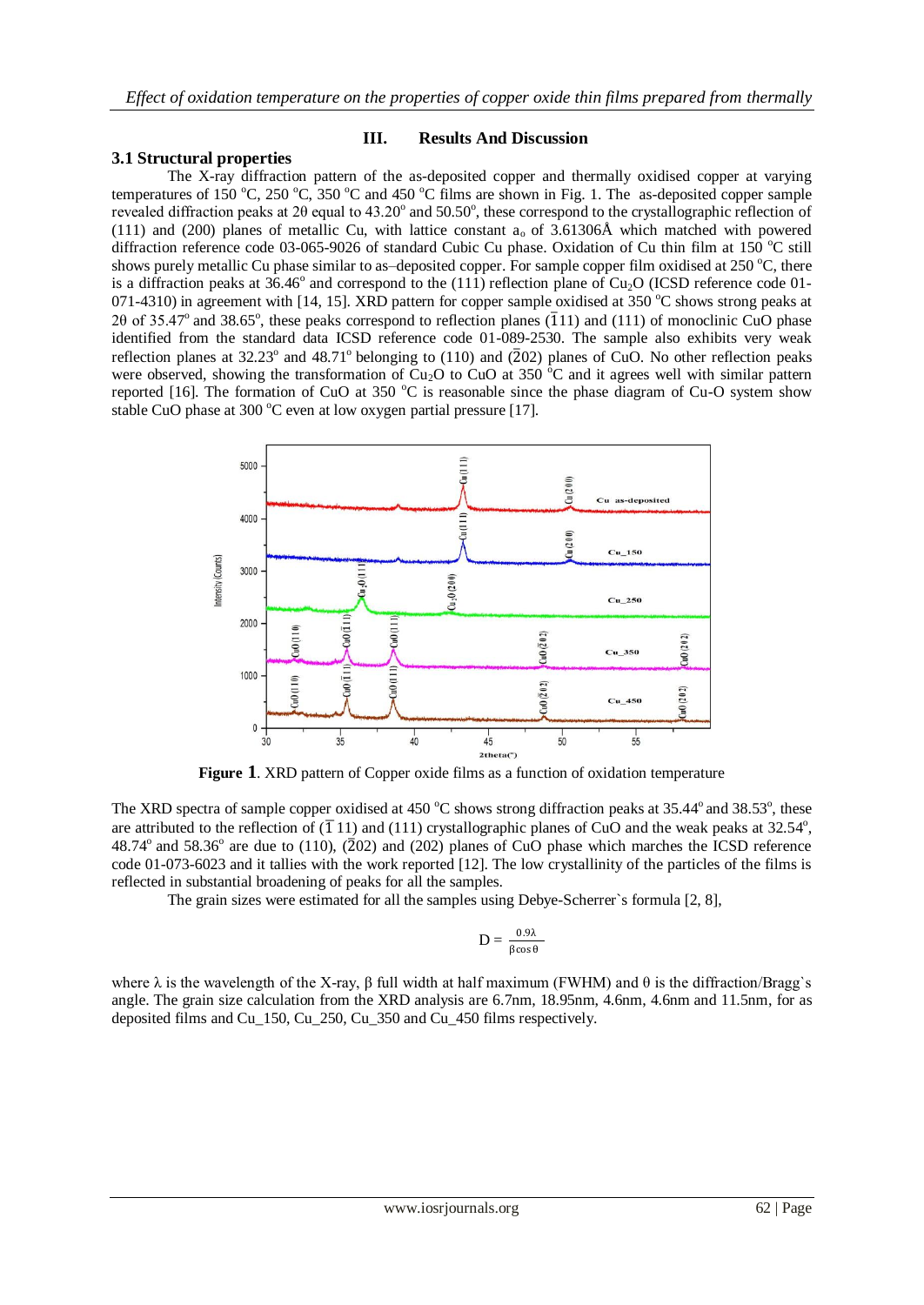## **3.2 Composition**

Chemical characterisation was conducted on the films using the EDX and is shown in Fig. 2. The EDX spectrum of the obtained  $Cu<sub>2</sub>O$  films in Fig. 2(a) and CuO films in Fig. 2(b) reveals the presence of copper and oxygen and other elements from the glass substrate.



**Figure 2.** EDX spectrum of (a) Cu<sub>2</sub>O film and glass substrate (b) CuO and glass substrte

The EDX analysis in Table 1 show elemental composition of 84.6 % of Cu and 15.5 % of O for Cu 250 film. This is close to the stoichiometric composition for  $Cu<sub>2</sub>O$  (88.91 % Cu and 11.18% O). The elemental composition of Cu\_350 and Cu\_450 are 71.5 % and 71.3 % for Cu respectively and 28.5 % and 28.7 % for O respectively. These are also close to the stoichiometric composition of CuO (79.88 % Cu and 20.12 % O).

| Table 1. EDX elemental analysis of samples oxidised at 250, 350 and 450 °C |  |  |  |  |  |  |
|----------------------------------------------------------------------------|--|--|--|--|--|--|
|----------------------------------------------------------------------------|--|--|--|--|--|--|

| <b>Sample</b> | Cu <sup>9</sup> / <sub>0</sub> | $\mathbf{0}$ % |
|---------------|--------------------------------|----------------|
| Cu 250        | 84.6                           | 15.5           |
| Cu 350        | 71.5                           | 28.5           |
| Cu 450        | 71.3                           | 28.7           |

## **3.3 Surface Morphology**

The surface morphology of the sample Copper thin film as-deposited and Cu\_150, Cu\_250, Cu\_350 and Cu\_450 films examined by SEM are shown in Fig.3. In Figure 3a, the as-deposited sample show smooth coating of copper on the substrate with dense uniform tiny grains. The film had a metallic-brown color of Cu. The copper thin film oxidised at 150  $\degree$ C for 2h also show a smooth surface with well packed tiny grains and a few irregular shaped protrusions. The surface of the sample turned black but with a hue of reddish brown underneath, denoting partial oxidation of the film. At 250  $^{\circ}$ C and 350  $^{\circ}$ C the sample surface is swollen showing a detachment of the film from the substrate. The sample oxidised at 450  $^{\circ}$ C, have swollen part breaking off. This is as a result of high stresses in the film that can lead to peeling off from the substrate.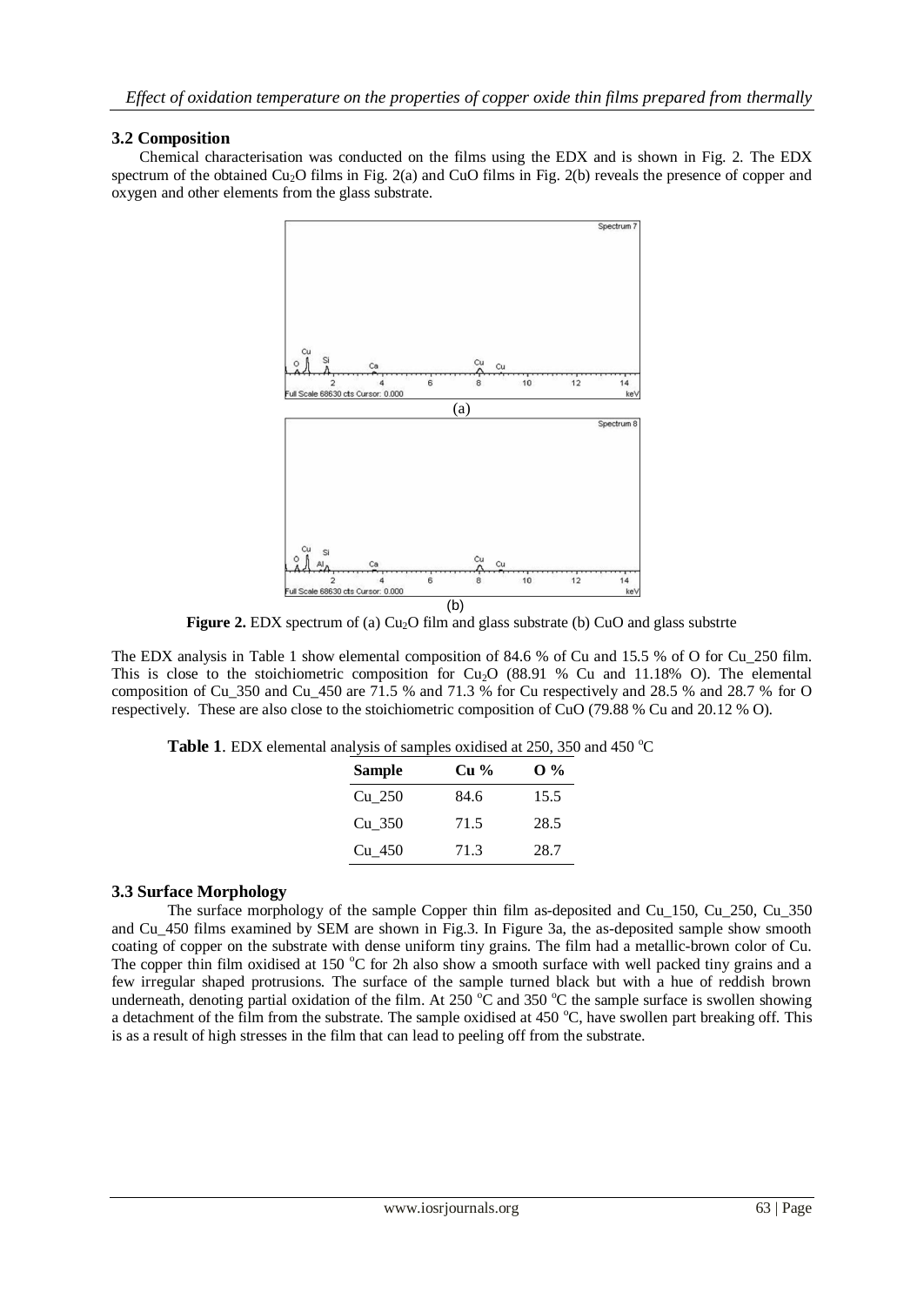

 $\overline{e}$ 

**Figure** 3. SEM image copper (a) as-deposited, (b) Cu film oxidized at 150  $^{\circ}$ C, (c) Cu film oxidized at 250  $^{\circ}$ C, (d) Cu film oxidized at 350  $^{\circ}$ C and (e) Cu film oxidized at 450  $^{\circ}$ C

## **3.4 Optical properties**

Fig.  $\overline{4}$  Show the reflectance spectra of films oxidized at 250, 350 and 450 °C. The the films had reflectance lower than 40% in the UV and visible region with Cu\_250 having the highest reflectance, while the film deposited at 350  $^{\circ}$ C had the lowest. The surface roughness of the films influences the reflectance spectra, and higher surface roughness gives rise to lower reflectance [12]. In the near IR region the reflectance is higher and approaches 80% for Cu<sub>\_250</sub> and Cu<sub>\_450</sub>. The optical reflectance spectra of CuO and Cu<sub>2</sub>O films can be considered as a key parameter in feasibility investigation of CuO and Cu<sub>2</sub>O films for solar cell applications and plays a key role on energy conversion efficiency of solar cells.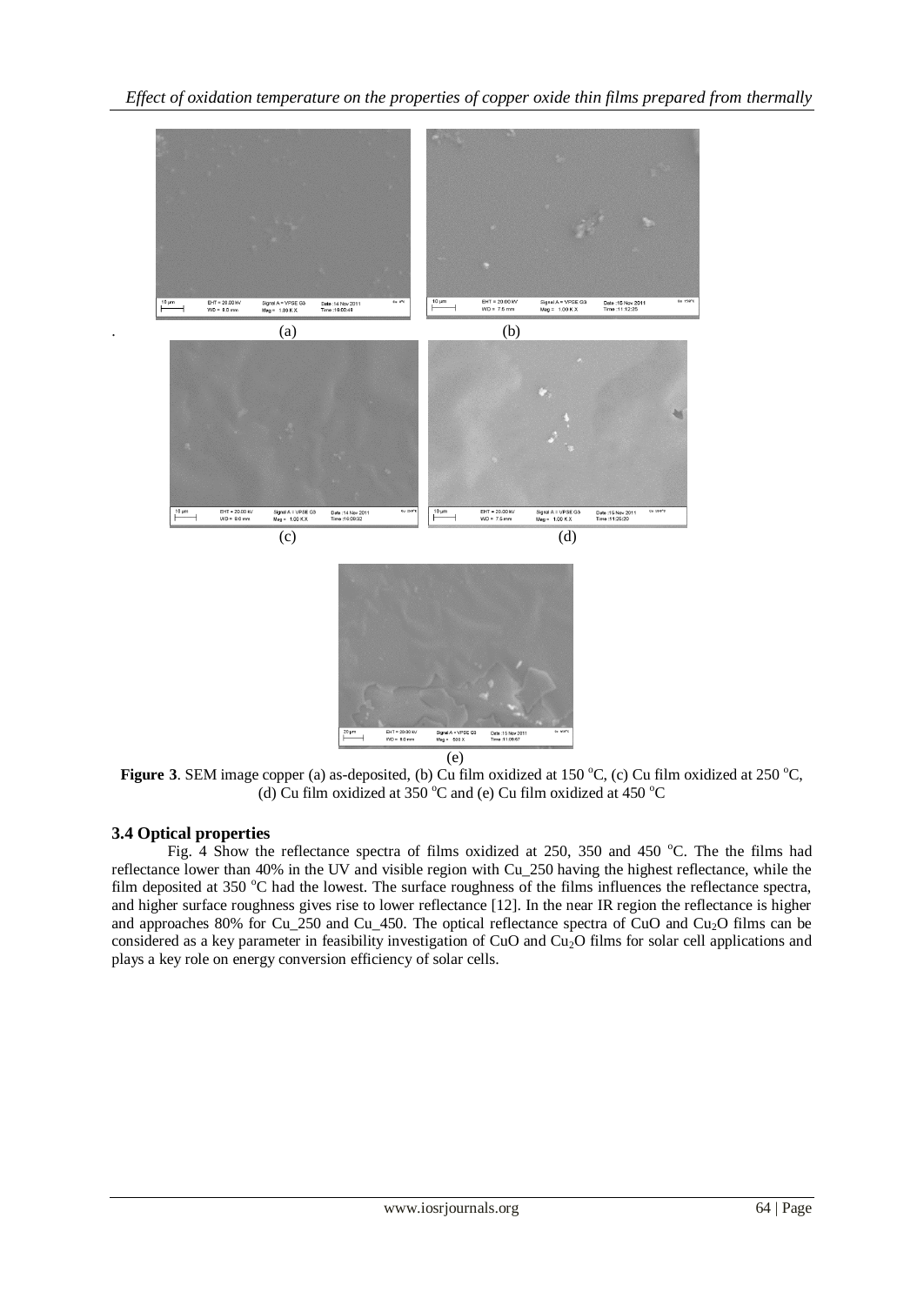

**Figure 4.** Reflectance spectra of Copper oxide films oxidised at 250, 350 and 450 °C

The optical band gap values was computed using result from the optical transmittance measurements, the band gap values were obtain by linear extrapolation of the graph of  $(\alpha hv)^2$  versus hy curves based on the Tauc`s relation [4,11] below.

$$
\alpha h\gamma = A(h\gamma - E_g)^{1/2}
$$

As shown in Fig. 5 the band gap value for film prepared at  $250^{\circ}$ C oxidising temperature are obtained as  $2.2 \text{ eV}$ , 1.78 eV for film oxidised at 350  $^{\circ}$ C and 1.80 eV for film oxidised at 450  $^{\circ}$ C. Cu\_350 and Cu\_450 exhibit sharper optical band gap edge than the Cu\_250 film. The high band gap  $Cu<sub>2</sub>O$  layers are employed in the top layers of solar cells while low gap CuO layers can be used as the absorption layers of solar cells. The metallic Cu asdeposited and Cu\_150 had poor transmittance and quite undistinguishable absorption edge; as such their band gap could not be estimated.



**Figure 5.** The plot of  $(\alpha h \gamma)^2$  versus  $h \gamma$ 

## **3.5 Electrical Characteristics**

The electrical resistivity and sheet resistance of the samples are shown in the Table 2. The asdeposited sample and sample copper oxidized at 150°C shows very low resistance and resistivity values which confirm copper in its metallic form. At the end of the oxidation treatment, the resistivities changes to higher value.

| TABLE 2. Grain size, resistivity and optical band gap of samples |
|------------------------------------------------------------------|
|------------------------------------------------------------------|

| sample                | Grain size<br>(nm) | <b>Resistivity</b><br>$\Omega$ -cm) | Band<br>gap<br>(eV) |
|-----------------------|--------------------|-------------------------------------|---------------------|
| Cu as-                | 6.70               | $4.10 \times 10^{-6}$               |                     |
| deposited             |                    |                                     |                     |
| $Cu$ 150 $^{\circ}$ C | 18.95              | $1.92 \times 10^{-6}$               |                     |
| $Cu$ 250 $^{\circ}$ C | 4.60               | 1076.76                             | 2.20                |
| $Cu$ 350 $^{\circ}$ C | 4.60               | 127.51                              | 1.78                |
| $Cu$ 450 $^{\circ}$ C | 11.50              | 205.16                              | 1.80                |
|                       |                    |                                     |                     |